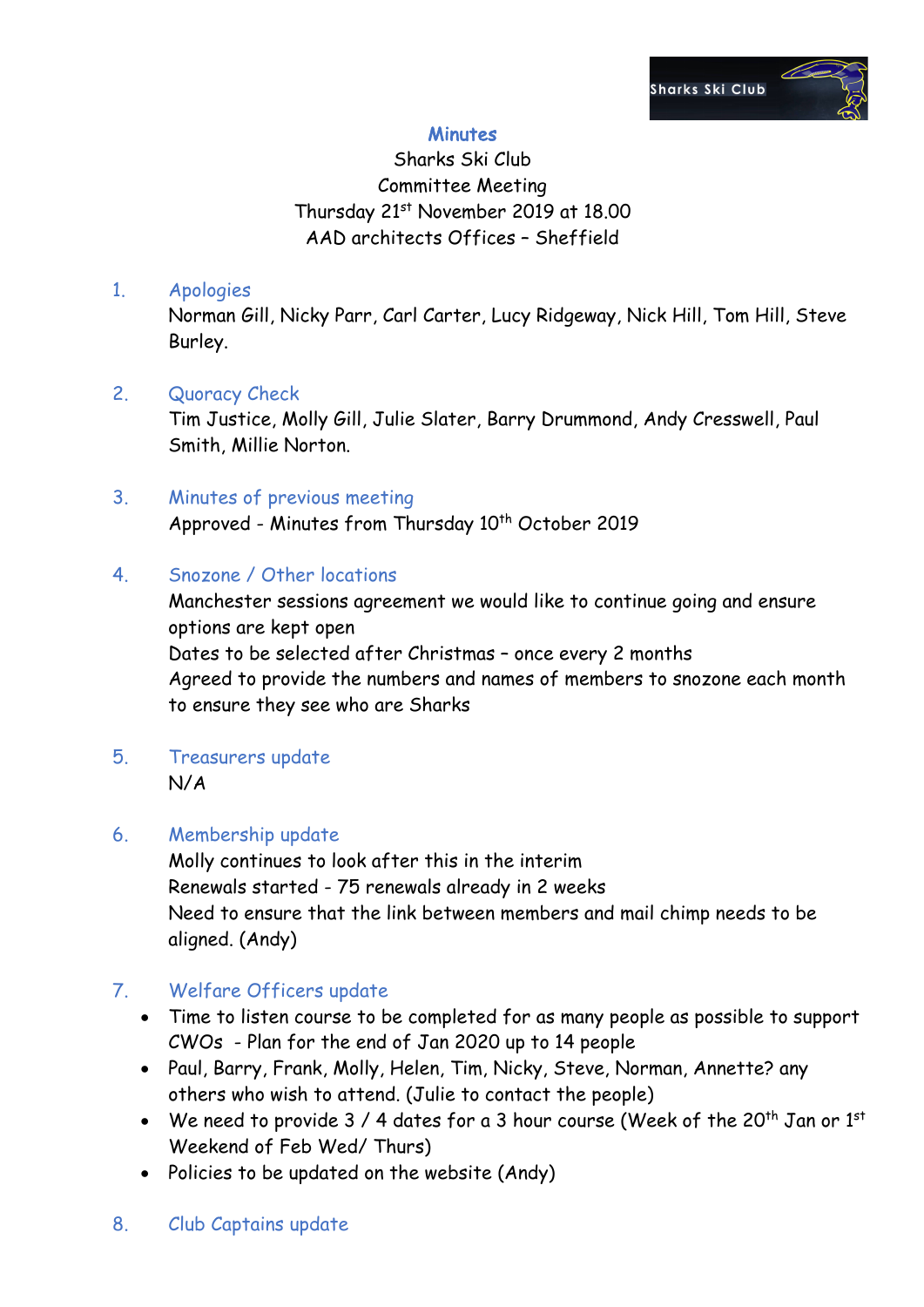

Looking to setup an activity for after skiing to get everybody back together Laser Quest Bowling were ideas.

Something within the Castleford site as already on site. Plans to be put together

### 9. Skiing update (race, general)

General - Molly

- It has been rather an eventful month. A lot has changed very quickly since our last meeting. As you have read from Norman's report, we are back at Castleford as from the 9th November. So, here is what happened before that.
- October 12th, we had our planned session at Castleford in which 67 members attended. It was a great session with a fantastic Sharks atmosphere. Immediately after the session we ran a Safeguarding course for our new level 1's and some who had to revalidate.
- October 19th, we held a session at Rossendale, but this was badly attended, but we continued with it despite that.
- October 26th we were at Chill Factor, Manchester. This was really well attended, and we were made most welcome there by all their staff. It was great to see 2 of our new young Trainee's Megan and Grace do their first lesson there. They were really thrown in the deep end, their first lesson on a different slope, with young children who also had not been there before. A big congratulations to them both.
- November 2nd Pendle Paul's or Barry's report
- November 9th Due to hard negotiations with Snozone we were back at Castleford. It was a good feeling with all our members and Snozone staff were obviously pleased to see us back.
- Some of the changes we have had to make to adhere to Snozone's conditions is that we must now be known as a Race Club. Our minimum age of acceptance is now 6 years old. We are not allowed to teach adults, but we can 'guide' them…….. I am sure we can adhere to all these conditions.
- Due to being back at Castleford more new enquiries are beginning to come in. We have gained 6 new members this month.
- One problem is that we are now only allowed 1 10 paying members for a free instructor pass therefore we are having to pay for more instructors to attend. As we now have many available Instructors, we are unable to use everybody every week, therefore I am having to use a register to ask people to stand down. This is the only way I can see to enable fairness. I have informed all the Instructors, and everyone seems to be happy with this arrangement.

Race Team- Paul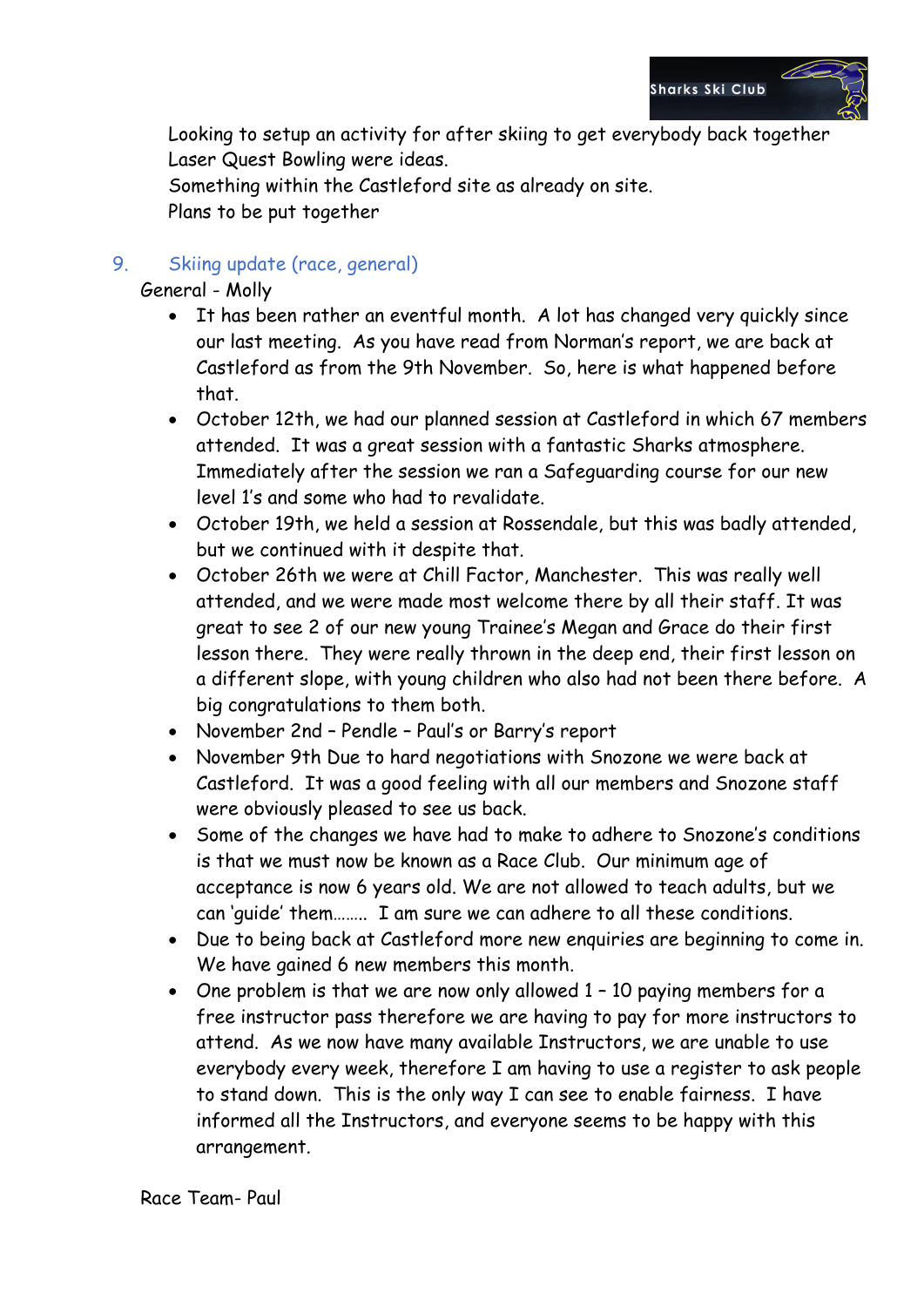- Pendle Winter Race League is ongoing with a small contingent of 'Sharks' making the effort to keep us represented at the event. By all accounts and, judging by the race reports, all have had a very enjoyable time.
- It's a little over two weeks to the next meeting and notices have gone out nice and early with the aim of drumming up higher numbers. I'm free this time around and hoping to be welcomed back into the fold!
- I recently collected three printed Race Jackets that have been outstanding a while partially due to a potential new supplier not delivering what they said they could provide earlier in the year. If we do receive any renewed interest in further race jackets, I'll need to shop around for some competitive quotes.

## 10. Coaching update

- o Item (4) I feel that the move back into Castleford Snozone has been a reasonable success! We are, I think, being watched each Saturday Morning but we are not doing anything that should concern the Snozone management.
- o We do need to take a careful look at our 'Instructors Arrangements'. The Instructors need to 'know' where they fit in to things!
- o As we are now a 'Race Club' we must have the 'stubbies' out each Saturday (apart from a Moguls Morning!)
- o At the moment we only have Frank, Barry and myself who can 'set' meaningful Race Courses and training courses, there is a difference., meaning at least one of the three must be there with the stubbies!
- o I am happy to run a 'workshop' for anyone interested in learning how to set Training Courses along side Frank and Barry.
- $\circ$  I do feel that we need to introduce other Skiing venues to our members, e.g. Swadlincote, Chill Factore. Doing this as a Club would further the camaraderie of the club and of working together (Instructor: Skier) in a different environment. However this will need to be planned carefully as there are many things to consider. (I think activities are best in Spring and Summer when the roads are more reliable)
- o Item (10) it should be mentioned the sterling work done by some of our young level 1 trainees under the guidance of Level 1 Instructors just a little bit older then them!
- o Also, Sharks were represented by Paul Smith and David Henery on the recent UK Snowsport Level 3 Instructor Training Course. Their contribution and hard work made me quite proud!